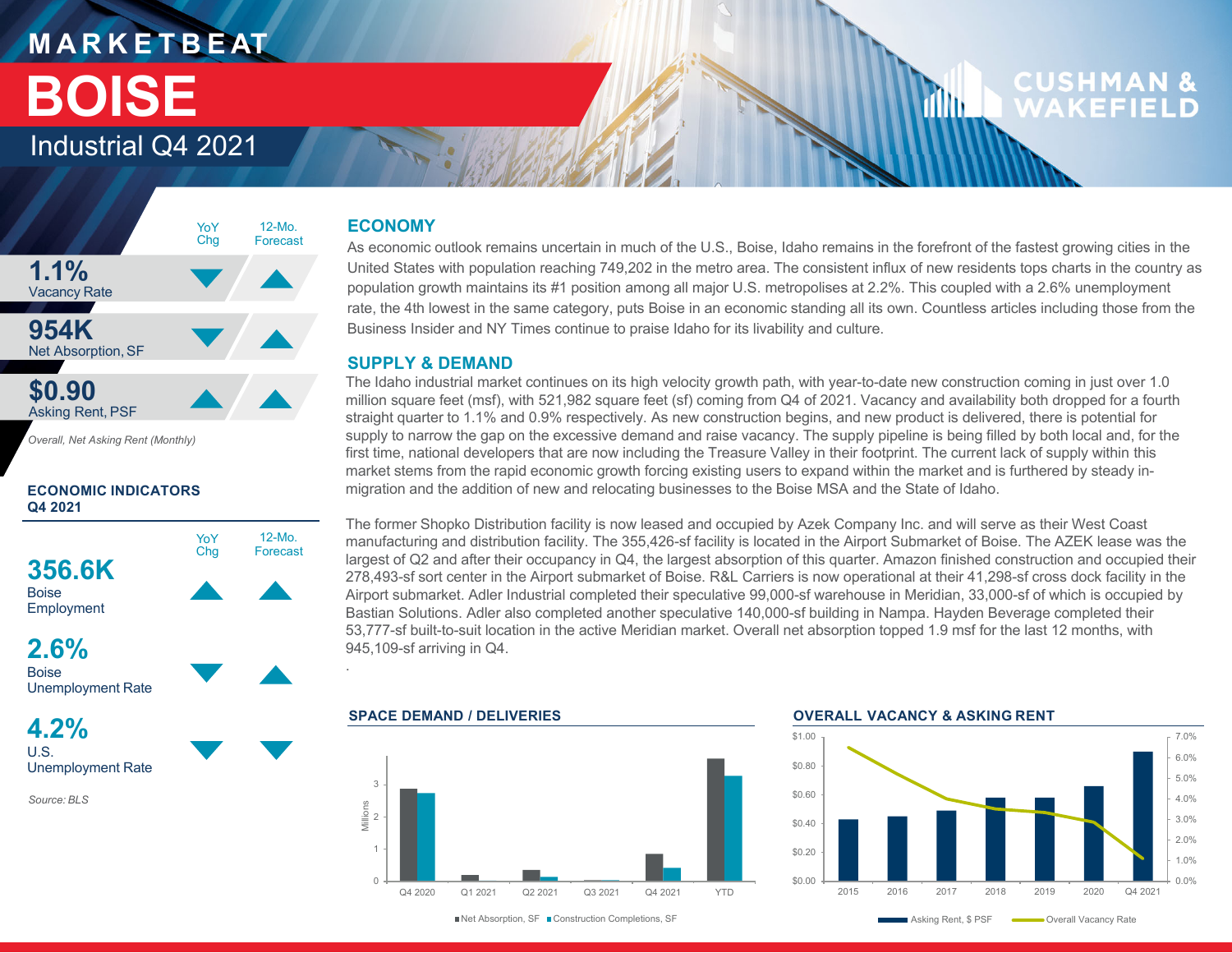### **M A R K E T B E AT** Industrial Q4 2021 **BOISE**

## **CUSHM**

#### **PRICING**

In line with strong demand and limited supply in Q3, overall asking rents rose from \$0.85 to \$0.90 per square foot (psf) on a monthly basis. Broken down even further, manufacturing, flex, and warehouse/distribution prices are coming in at \$0.87 psf, \$1.05 psf, and \$0.76 psf, respectively. These numbers are expected to rise over the next year and clearly show premium prices are being paid for small bay flex industrial spaces. The Meridian submarket generally leads the way in rent psf on all fronts, with Boise, Nampa, Garden City and Caldwell following, respectively.

#### **PIPELINE**

Additional supply to help feed demand within the market is underway or forecasted, with several large industrial projects recently breaking ground, including Bow River Capital's Fuller 84 project and Fit Development's Madison Logistics Center in Nampa, among others. Adler Industrial, the predominant developer in the Treasure Valley, has several projects ongoing in Meridian, Nampa, and breaking ground in Boise. These projects and others will add over 2 msf to the market through 2022. Coupled with nearly 5 msf of planned and proposed projects to deliver in 2022 and 2023, the supply pipeline for the Boise MSA is the largest on record and likely to grow.

#### **VACANCY BY QUARTER**

1Mb



#### **DIRECT LEASING ACTIVITY**



#### **Outlook**

- As we continue to see record setting absorption numbers driven heavily by logistics users taking advantage of the growth of e-commerce, we expect businesses to continue choosing the Boise MSA due to its strategic location along I-84, pro-business climate, and relative affordability.
- Mirroring national trends, Boise anticipates more strong construction activity to keep pace with strong demand.
- Rents are expected to increase in the foreseeable future due to strong demand and limited supply in the market.

#### **RENTS TRENDS**

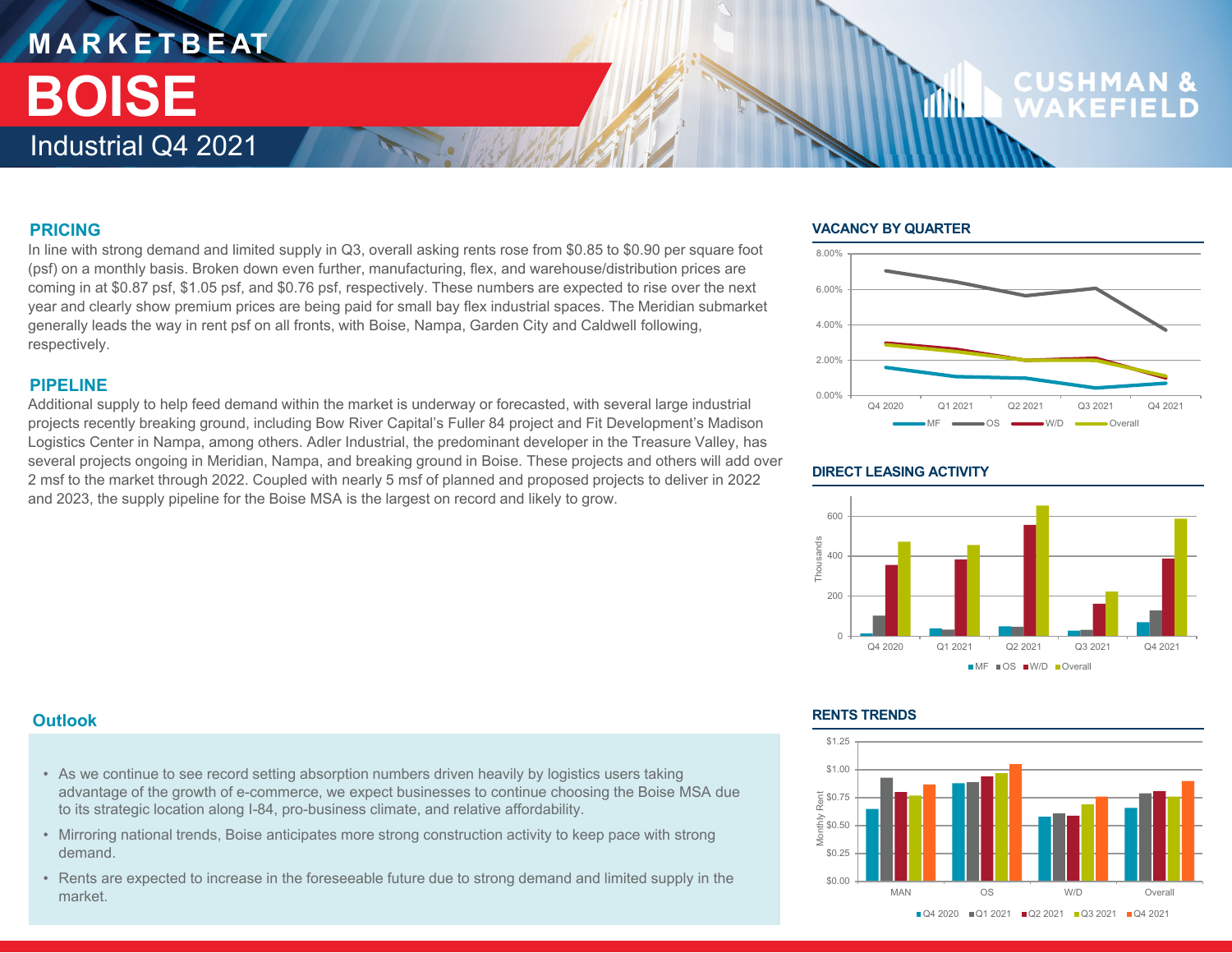### **M A R K E T B E AT** Industrial Q4 2021 **BOISE**

# **CUSHMAN &**<br>WAKEFIELD

**Tillu** 

#### **MARKET STATISTICS**

| <b>SUBMARKET</b>     | <b>INVENTORY</b><br>(SF) | <b>OVERALL VACANT</b><br>(SF) | <b>OVERALL</b><br><b>VACANCY RATE</b> | <b>CURRENT QTR</b><br><b>OVERALL NET</b><br><b>ABSORPTION (SF)</b> | <b>YTD OVERALL</b><br><b>NET ABSORPTION</b><br>(SF) | <b>UNDER CNSTR</b><br>(SF) | <b>CONSTR</b><br><b>COMPLETIONS</b><br>(SF) | <b>OVERALL</b><br><b>WEIGHTED AVG</b><br><b>NET RENT (OS)</b> | <b>OVERALL</b><br><b>WEIGHTED AVG</b><br><b>NET RENT (W/D)</b> | <b>OVERALL</b><br><b>WEIGHTED AVG</b><br><b>NET RENT</b> |
|----------------------|--------------------------|-------------------------------|---------------------------------------|--------------------------------------------------------------------|-----------------------------------------------------|----------------------------|---------------------------------------------|---------------------------------------------------------------|----------------------------------------------------------------|----------------------------------------------------------|
| North Boise          | 1,701,292                | 42,989                        | 2.5%                                  | 1,480                                                              | 1,480                                               | 32,114                     | 0                                           | \$1.00                                                        | 0.7                                                            | \$0.72                                                   |
| Downtown             | 477,277                  | $\circ$                       | $0.0\%$                               | $\overline{0}$                                                     | $\mathbf{0}$                                        | $\mathbf{0}$               | $\mathbf 0$                                 | N/A                                                           | N/A                                                            | N/A                                                      |
| <b>West Boise</b>    | 3,711,853                | 109,546                       | 3.0%                                  | 178,962                                                            | 178,962                                             | 270,062                    | 0                                           | \$0.95                                                        | 0.94                                                           | \$0.95                                                   |
| Southwest Boise      | 764,728                  | 18,082                        | 2.4%                                  | $-18,082$                                                          | $-18,082$                                           | $\mathbf 0$                | $\mathbf 0$                                 | N/A                                                           | 0.75                                                           | \$0.75                                                   |
| Airport              | 7,029,129                | 41,516                        | 0.6%                                  | 861,613                                                            | 861,613                                             | 183,985                    | 301,343                                     | \$0.95                                                        | N/A                                                            | \$0.95                                                   |
| Southeast Boise      | 5,945,618                | 71,515                        | 1.2%                                  | 122,421                                                            | 122,421                                             | $\mathbf 0$                | $\mathbf 0$                                 | \$1.25                                                        | N/A                                                            | \$1.00                                                   |
| Meridian             | 5,508,739                | 6,400                         | 0.1%                                  | 287,571                                                            | 287,571                                             | 556,498                    | 162,081                                     | N/A                                                           | N/A                                                            | N/A                                                      |
| South Meridian       | 735,035                  | 41,695                        | 5.7%                                  | $-17,584$                                                          | $-17,584$                                           | 36,000                     | $\mathbf 0$                                 | \$1.27                                                        | N/A                                                            | \$1.27                                                   |
| Eagle                | 235,860                  | 7,648                         | 3.2%                                  | $\overline{0}$                                                     | 0                                                   | $\mathbf 0$                | $\Omega$                                    | \$1.25                                                        | N/A                                                            | \$1.25                                                   |
| Nampa                | 12,634,753               | 46,415                        | 0.4%                                  | 277,783                                                            | 277,783                                             | 869,581                    | 29,338                                      | N/A                                                           | 0.85                                                           | \$0.97                                                   |
| Caldwell             | 5,324,506                | 82,290                        | 1.5%                                  | 112,166                                                            | 112,166                                             | 408,200                    | 29,220                                      | \$0.85                                                        | 0.76                                                           | \$0.78                                                   |
| <b>Central Boise</b> | 2,095,310                | 55,803                        | 2.7%                                  | 41,612                                                             | 41,612                                              | $\mathbf 0$                | $\mathbf 0$                                 | \$1.01                                                        | 0.78                                                           | \$0.80                                                   |
| Middleton            | 349,076                  | $\overline{0}$                | $0.0\%$                               | $\overline{0}$                                                     | $\mathbf 0$                                         | 16,000                     | 0                                           | N/A                                                           | N/A                                                            | N/A                                                      |
| Northwest            | 58,297                   | $\mathbf{0}$                  | 0.0%                                  | $\overline{0}$                                                     | $\mathbf 0$                                         | 36,000                     | $\Omega$                                    | N/A                                                           | N/A                                                            | N/A                                                      |
| <b>TOTALS</b>        | 46,629,480               | 523,899                       | 1.1%                                  | 954,109                                                            | 1,847,942                                           | 2,408,440                  | 521,982                                     | \$1.04                                                        | \$0.76                                                         | \$0.90                                                   |

*\*Rental rates reflect weighted net asking \$psf/month \*Renewals not included in leasing statistics* OS = Office Service/Flex W/D = Warehouse/Distribution *\*10,000+ Square Feet*

#### **KEY LEASE TRANSACTIONS Q4 2021**

| <b>PROPERTY</b>                   | <b>SUBMARKET</b> | <b>TENANT</b>                 | <b>RSF</b> | <b>TYPE</b>   |
|-----------------------------------|------------------|-------------------------------|------------|---------------|
| 1906 Smeed Parkway                | Caldwell         | Federated Ordinance/Nemo Arms | 265,200    | Direct        |
| 1 Idea Wy                         | Caldwell         | $I/D/E/A$ Inc                 | 53,080     | <b>Direct</b> |
| 16141-16161 N 20 <sup>th</sup> St | Nampa            | House of Design LLC           | 43,570     | Renewal       |

#### **KEY SALES TRANSACTIONS Q4 2021**

| <b>PROPERTY</b>     | <b>SUBMARKET</b> | <b>SELLER / BUYER</b>                              |        | <b>PRICE/S PSF</b> |
|---------------------|------------------|----------------------------------------------------|--------|--------------------|
| 2100 Braniff St     | Southeast Boise  | / Motive Power Inc.                                | 67,800 | Inquire            |
| 2000 E Yamhill Rd   | Southeast Boise  | Jay Mannino Trust / Boise Metal Works              | 38,400 | Inquire            |
| 5617 Cleveland Blvd | Caldwell         | Steven and Barbara Barney Trust / Sahara Group LLC | 20,900 | Inquire            |